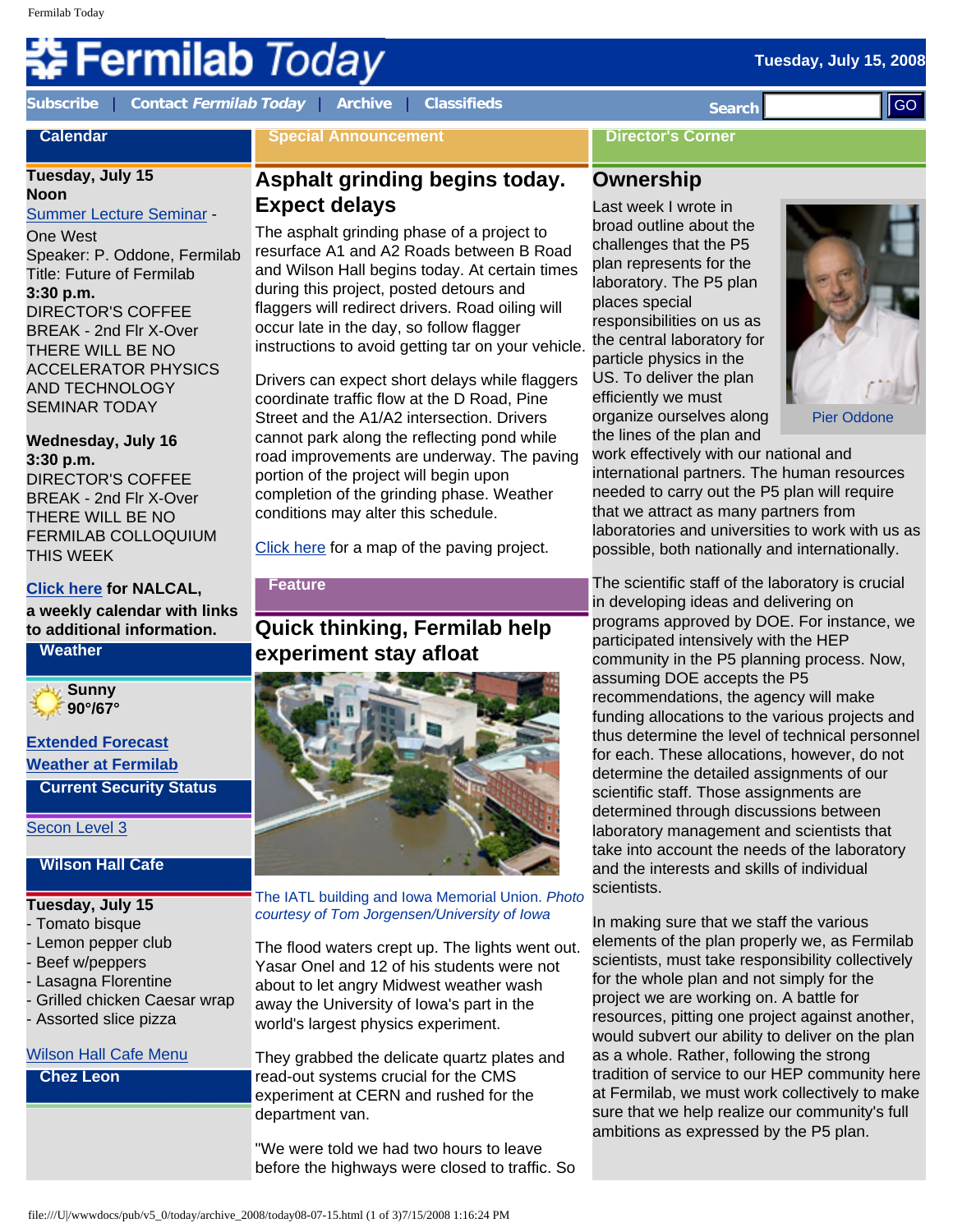Fermilab Today

#### **Wednesday, July 16 Lunch** - Catfish filet veracruz - Lemon rice - Corn & red pepper - Chocolate pecan bourbon tart

**Thursday, July 17 Dinner**

- Closed

## [Chez Leon Menu](http://bss.fnal.gov/chezleon/index.html)

Call x4598 to make your reservation.

**Archives**

*[Fermilab Today](http://www.fnal.gov/pub/today/archive.html)*

**[Result of the Week](http://www.fnal.gov/pub/today/resultoftheweek/index.html)**

# **[Safety Tip of the Week](http://www.fnal.gov/pub/today/safety/)**

# **[ILC NewsLine](http://www.linearcollider.org/newsline/archive/index.html)**

# **Info**

*Fermilab Today* is online at: [www.fnal.gov/today/](http://www.fnal.gov/today/)

Send comments and suggestions to: [today@fnal.gov](mailto:today@fnal.gov)

we packed as much as we could and headed for Fermilab," said Onel, the University of Iowa professor and CMS collaborator.

What was usually a 2 1/2 drive took over seven hours. When they arrived at Fermilab support came from all levels.

"They already knew our problem and took us in. They gave my students housing, did all the paperwork for shipment, and let us complete our work in Lab 7. I couldn't believe all the support," Onel said.

The help enabled the group to make its deadline at CERN, preventing a possible test beam delay. Other researchers at the university weren't so lucky. More than 16 buildings flooded and officials expect it could take six months or more to replace or fix equipment.

Fermilab has dozens of collaborators from the Univeristy of Iowa, where flooding blocked routes to airports and caused an estimated \$250 milllion damage. Most of the high-energy physics buildings escaped damage, but some HEP and astronomy offices in the Iowa Advanced Technology Laboratory building flooded, as did the homes of professors and graduate students working with Fermilab.

"We had a very difficult time preparing our CMS/SLHC upgrade and CMS forward calorimetry projects and set-ups due to the floods," Onel said."Thanks to Fermilab, the detectors were received on time and we could start our test beam effort at CERN's H2 facility on July 1. We had a very successful running period."

You can help the university through the [UI](http://www.givetoiowa.org/2008unez8/)  [Flood Relief Fund](http://www.givetoiowa.org/2008unez8/)

You can also view the most up-to-date information on the flood repairs and a large gallery of photos at the university's flood information [Web site](http://uiflood.blogspot.com/).

*-- Jennifer L. Johnson*



#### **Accelerator Update**

#### **July 11-14**

- Three store provided ~15 hours and 50 minutes of luminosity

- Two stores lost due to quench and abort
- MI MECAR problems
- MTest SEM failed
- NuMI resumes taking beam

Experts search for TeV ground fault

[Read the Current Accelerator Update](http://www.fnal.gov/pub/news08/update.html) [Read the Early Bird Report](http://www-bd.fnal.gov/earlybird/ebird.html) [View the Tevatron Luminosity Charts](http://www.fnal.gov/pub/now/tevlum.html)

**Announcements**

# **[Have a safe day!](http://www.fnal.gov/pub/about/safety/profiles.html)**

## **Performance reviews due**

It is the time of year to reflect on our past year's performance. Please note that completion of the following portions of the review process must occur in July 2008:

- [2007-2008 accomplishment report](http://wdrs.fnal.gov/elr/employee_ar_04.doc) (completed by employee July 15)
- [2007-2008 performance review form](http://wdrs.fnal.gov/elr/perfrev_07.doc) (completed by manager in July)

You will also set goals for the 2008-2009 review period after your initial discussions with your manager in July. If you have any questions about the [performance review](http://wdrs.fnal.gov/elr/perform_rev.html) [process,](http://wdrs.fnal.gov/elr/perform_rev.html) please contact the [Employee](http://wdrs.fnal.gov/elr/org_chart.html) [Relations department](http://wdrs.fnal.gov/elr/org_chart.html)

#### **Pool now tags available at Recreation Office**

Pool members can pick their pool tags at the Recreation Office on WH15 Tuesday and Wednesday from 9:30 a.m. - 12:30 p.m. Memberships and swim lesson registration are also available at the Recreation office. Registration for the second session lesson (July 21-Aug 1) remains open until Thursday, July 17 at noon.

# **Housing Office hours change**

The Housing Office lobby hours have changed to 8 a.m. - 4 p.m. Monday through Friday. Contact the housing office at x3777 with onsite housing requests, extensions, rental payments and general inquiries. For maintenance repairs (including pest control) contact x3994. All inquiries can also be sent via [e-mail](mailto:housing@fnal.gov).

#### **Tango lessons**